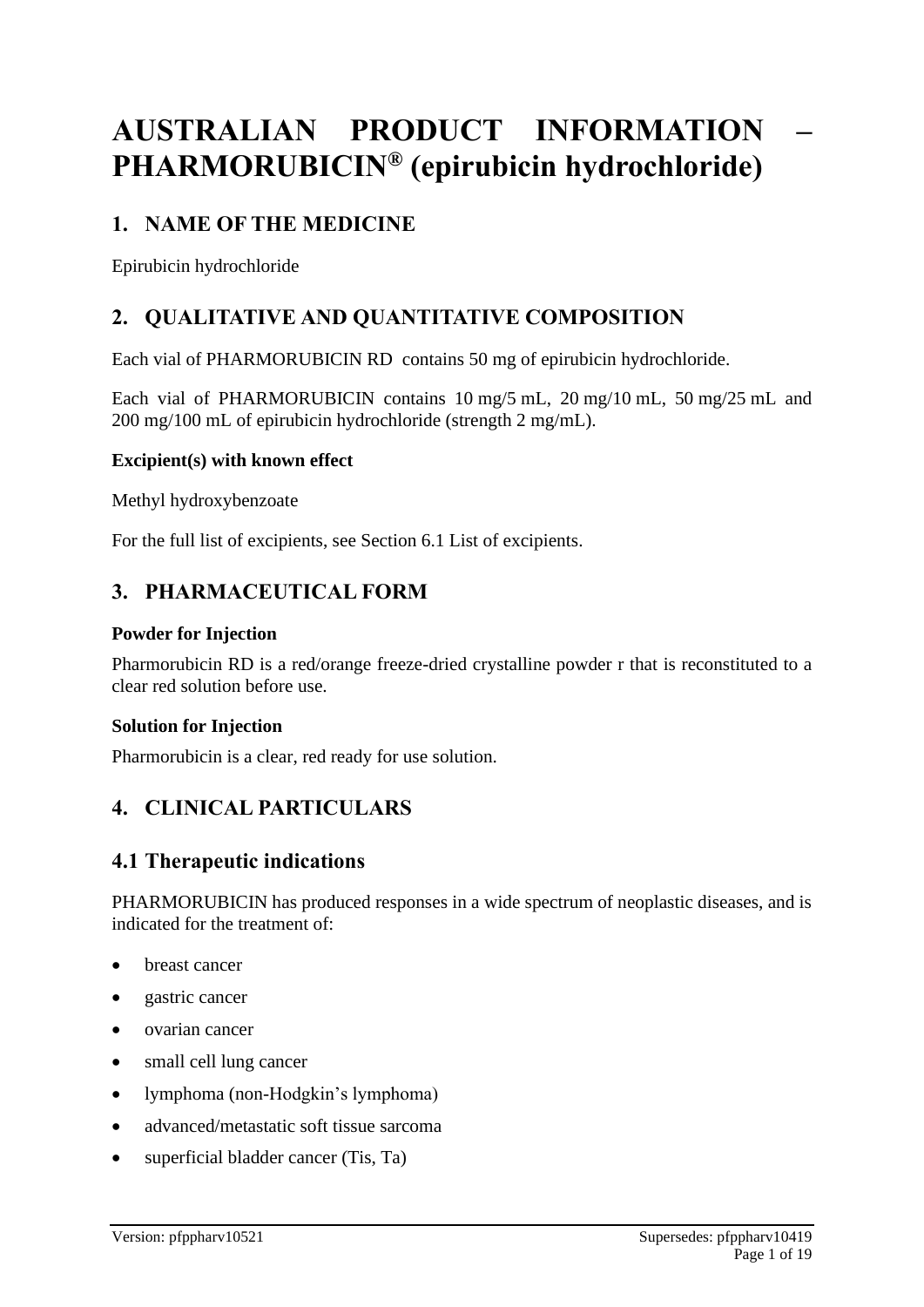In bladder cancer, PHARMORUBICIN is also indicated in the prophylaxis of recurrence after transurethral resection of stage T1 papillary cancers and stage Ta multifocal papillary cancers (Grade 2 and 3).

# **4.2 Dose and method of administration**

# **Dosage**

**NOTE:** The recommended lifetime cumulative dose limit of PHARMORUBICIN is 900 mg/m<sup>2</sup> body surface area.

Under conditions of normal recovery from drug-induced toxicity (particularly bone marrow depression and stomatitis), the recommended dosage schedule in adults, as described below, is as a single intravenous injection administered at 21 day intervals.

Standard doses are  $75$  to  $90 \text{ mg/m}^2$ . PHARMORUBICIN produces predominantly haematological dose-limiting toxicities which are predicted from the known dose–response profile of the drug. Based on the patient's haematological status the physician should determine the choice of dose.

Higher doses, up to 135 mg/m<sup>2</sup> as a single agent and 120 mg/m<sup>2</sup> in combination, every 3-4 weeks have been effective in the treatment of breast cancer. In the adjuvant treatment of early breast cancer patients with positive lymph nodes, doses ranging from 100 mg/m<sup>2</sup> to 120 mg/m<sup>2</sup> every 3-4 weeks are recommended. Careful monitoring in regard to increased myelosuppression, nausea, vomiting and mucositis are recommended in this high dose setting.

Consideration should be given to the administration of lower starting doses (not exceeding 75-90 mg/m<sup>2</sup>) for heavily pre-treated patients, patients with pre-existing bone marrow depression or in the presence of neoplastic bone marrow infiltration. If PHARMORUBICIN is used in combination with other cytotoxic drugs with potentially overlapping toxicities, the recommended dose per cycle should be reduced accordingly.

# **Preparation of solution**

See Section 4.4 Special warnings and precautions for use.

PHARMORUBICIN can be used in combination with other anti-tumour agents, but it is not recommended that it be mixed with these drugs in the same container (also see Section 6.2 Incompatibilities).

Storage of the PHARMORUBICIN ready-to-use solution for injection at refrigerated conditions can result in the formation of a gelled product. This gelled product will return to a slightly viscous to mobile solution after two to a maximum of four hours equilibration at room temperature  $(15 - 25$ <sup>o</sup>C).

PHARMORUBICIN contains no antimicrobial preservative. PHARMORUBICIN are single use only vials and any unused portion must be discarded after use. From a microbiological point of view, the products should be used immediately after first penetration of the rubber stopper.

# **Compatibility**

PHARMORUBICIN is compatible with the following infusion media: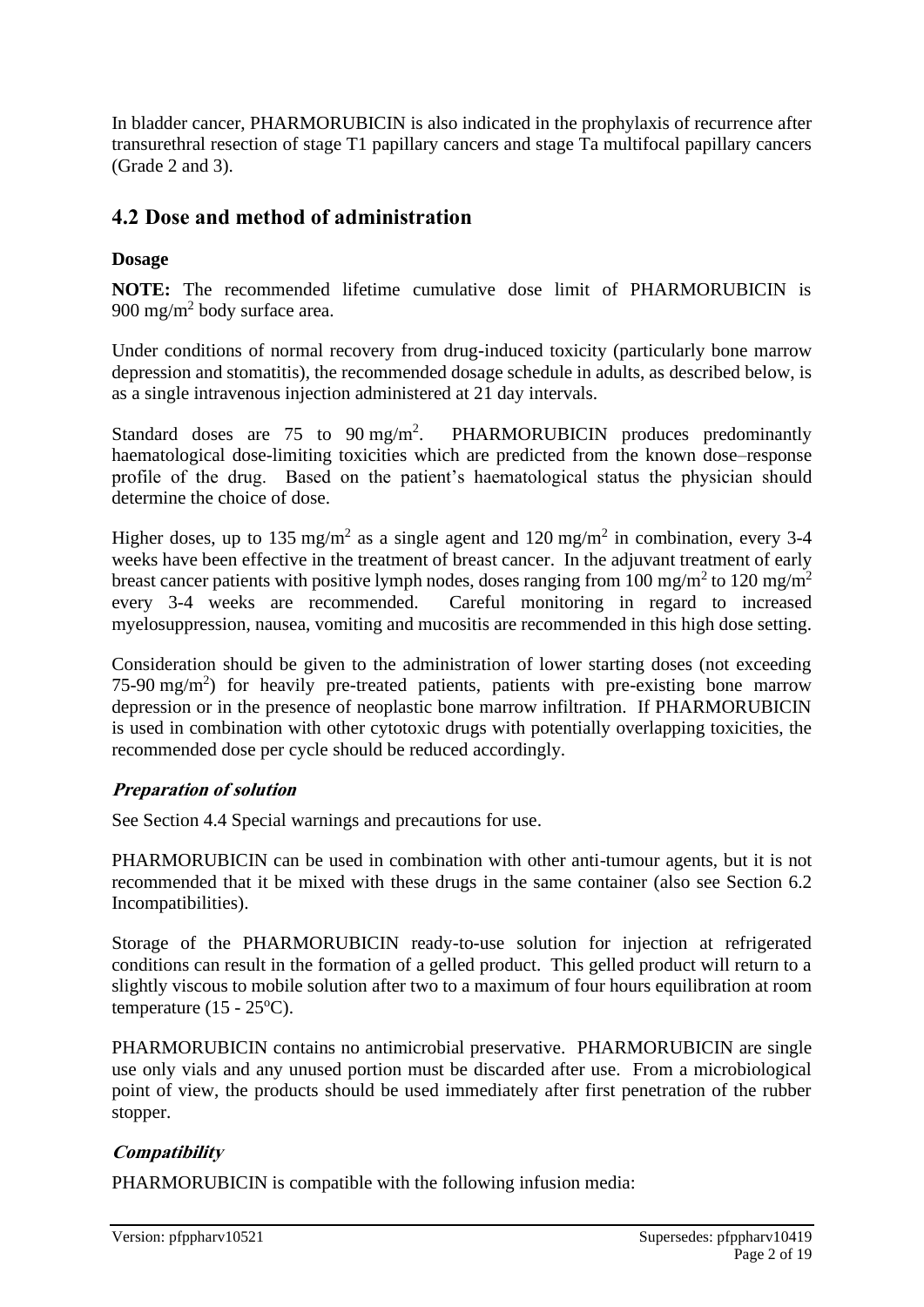- 0.9% Sodium chloride
- 5% Glucose
- 0.9% Sodium chloride with 5% glucose.

PHARMORUBICIN RD should be dissolved in sterile Water for Injections or Sodium Chloride Injection as indicated in the table below:

| Freeze-dried Vial | Diluent Added   | <b>Final Concentration</b> |
|-------------------|-----------------|----------------------------|
| $50 \text{ mg}$   | $25 \text{ mL}$ | $2 \text{ mg/mL}$          |

For intravesical administration the desired dose of PHARMORUBICIN RD should be dissolved in 50 mL of sterile Water for Injections or Sodium Chloride Injection.

Reconstituted solution should be used immediately or as soon as practicable after reconstitution in order to reduce the microbiological hazard. If storage is necessary, store at  $2^{\circ}$ C to  $8^{\circ}$ C for not more than 24 hours.

PHARMORUBICIN RD are single use only vials and any unused portion must be discarded after use. From a microbiological point of view, the products should be used immediately after first penetration of the rubber stopper.

Particular care should be taken to avoid aerosol formation when inserting the needle during reconstitution. Inhalation of any aerosol produced during reconstitution must be avoided. After adding the diluent, the vial should be shaken and the contents allowed to dissolve.

#### **Pharmaceutical precautions**

The following protective recommendations are given due to the toxic nature of this substance:

Personnel should be trained in good technique for reconstitution and handling.

Pregnant staff should be excluded from working with this drug.

Personnel handling PHARMORUBICIN should wear protective clothing: goggles, gowns and disposable gloves and masks.

A designated area should be defined for reconstitution (preferably under a laminar flow containment system). The work surface should be protected by disposable, plastic-backed absorbent paper.

All items used for reconstitution, administration or cleaning, including gloves, should be placed in high-risk, waste-disposal bags for high temperature incineration.

Spillage or leakage should be treated with dilute sodium hypochlorite (1% available chlorine) solution, preferably by soaking, and then water.

All cleaning materials should be disposed of as indicated previously.

Accidental contact with the eyes or skin should be treated immediately. Copious lavage with water is appropriate treatment for contact with the eyes, whereas water or soap and water, or sodium bicarbonate solution may be used on the skin; medical attention should be sought.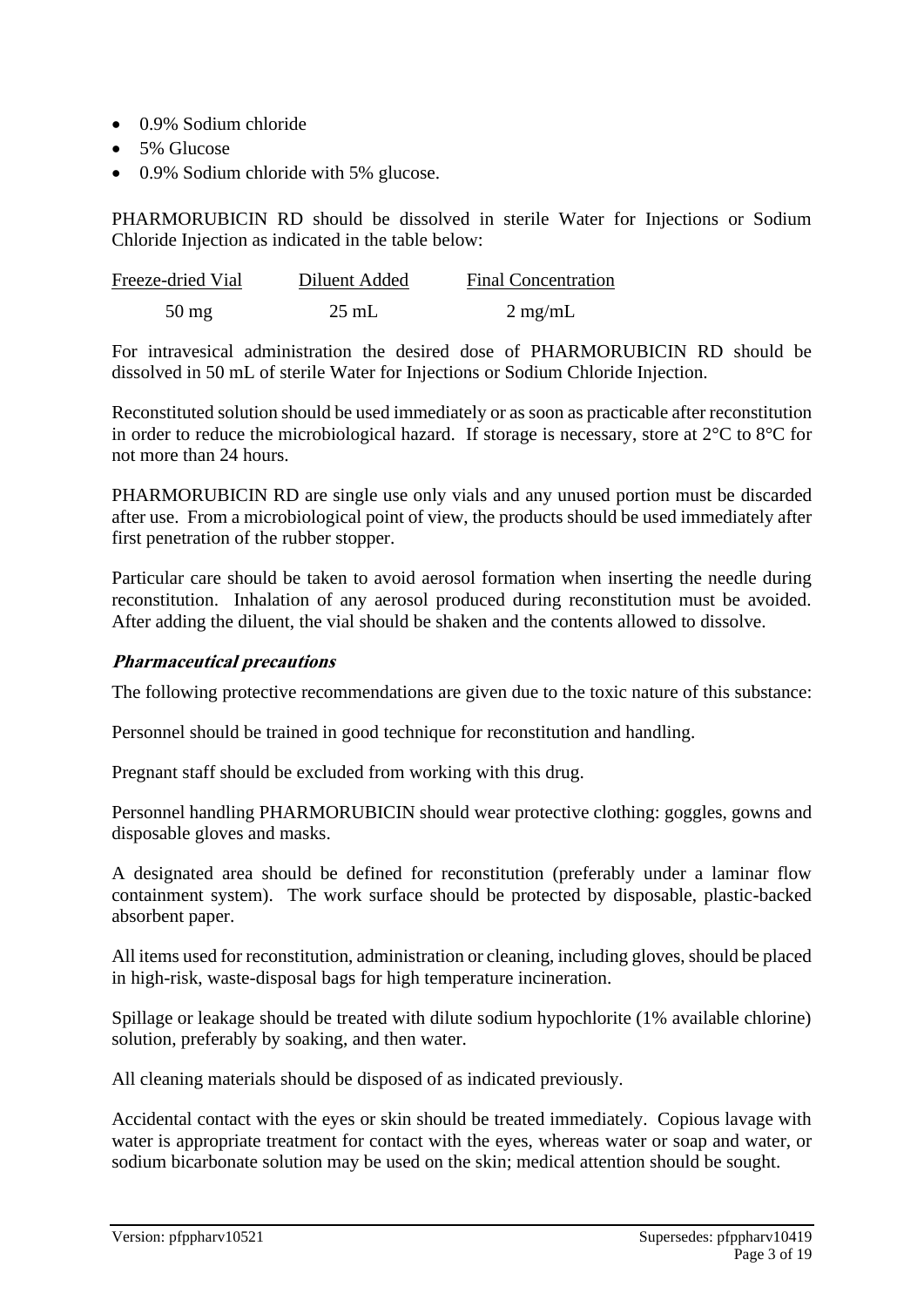### **Method of administration**

PHARMORUBICIN is intended for intravenous or intravesical administration only. It must not be administered by the intramuscular, subcutaneous or oral routes.

### **Intravesical administration**

For the treatment of papillary transitional cell carcinoma of the bladder, a therapy of 8 weekly instillations of 50 mg is recommended.

In the case of local toxicity (chemical cystitis) a dose reduction up to 30 mg is advised. For carcinoma in-situ, depending on the individual tolerability of the patient, the dose may be increased up to 80 mg.

For prophylaxis of recurrences after transurethral resection of superficial tumours, 4 weekly administrations of 50 mg followed by 11 monthly instillations at the same dosage are recommended.

To avoid undue dilution with the urine, the patient should be instructed not to drink any fluid in the twelve hours prior to instillation.

Intravesical administration is not suitable for the treatment of invasive tumours which have penetrated the muscular layer of the bladder wall.

#### **Intravenous administration**

Care in the intravenous administration of PHARMORUBICIN will reduce the chance of perivenous infiltration (see Section 4.4 Special warnings and precautions for use, Extravasation). It may also decrease the chance of local reactions, such as urticaria and erythematous streaking.

It is recommended that PHARMORUBICIN be slowly administered into the tubing of a freely running intravenous infusion of Sodium Chloride Injection USP or 5% Glucose Injection USP. The tubing should be attached to a Butterfly needle inserted preferably into a large vein. The rate of administration is dependent on the size of the vein and the dosage. To minimise the risk of thrombosis or perivenous extravasation, the usual infusion times range between 3 and 20 minutes. A direct push injection is not recommended due to the risk of extravasation, which may occur even in the presence of adequate blood return upon needle aspiration. Local erythematous streaking along the vein as well as facial flushing may be indicative of too rapid administration. A burning or stinging sensation may be indicative of perivenous infiltration and the infusion should be immediately terminated and restarted in another vein (see Section 4.4 Special warnings and precautions for use, Extravasation).

#### **Intravesical administration**

PHARMORUBICIN, to be instilled using a catheter, should be retained intravesically for 1 hour. The patient should be instructed to void at the end of this time. During instillation, the pelvis of the patient should be rotated to ensure extensive contact of the solution with the vesical mucosa.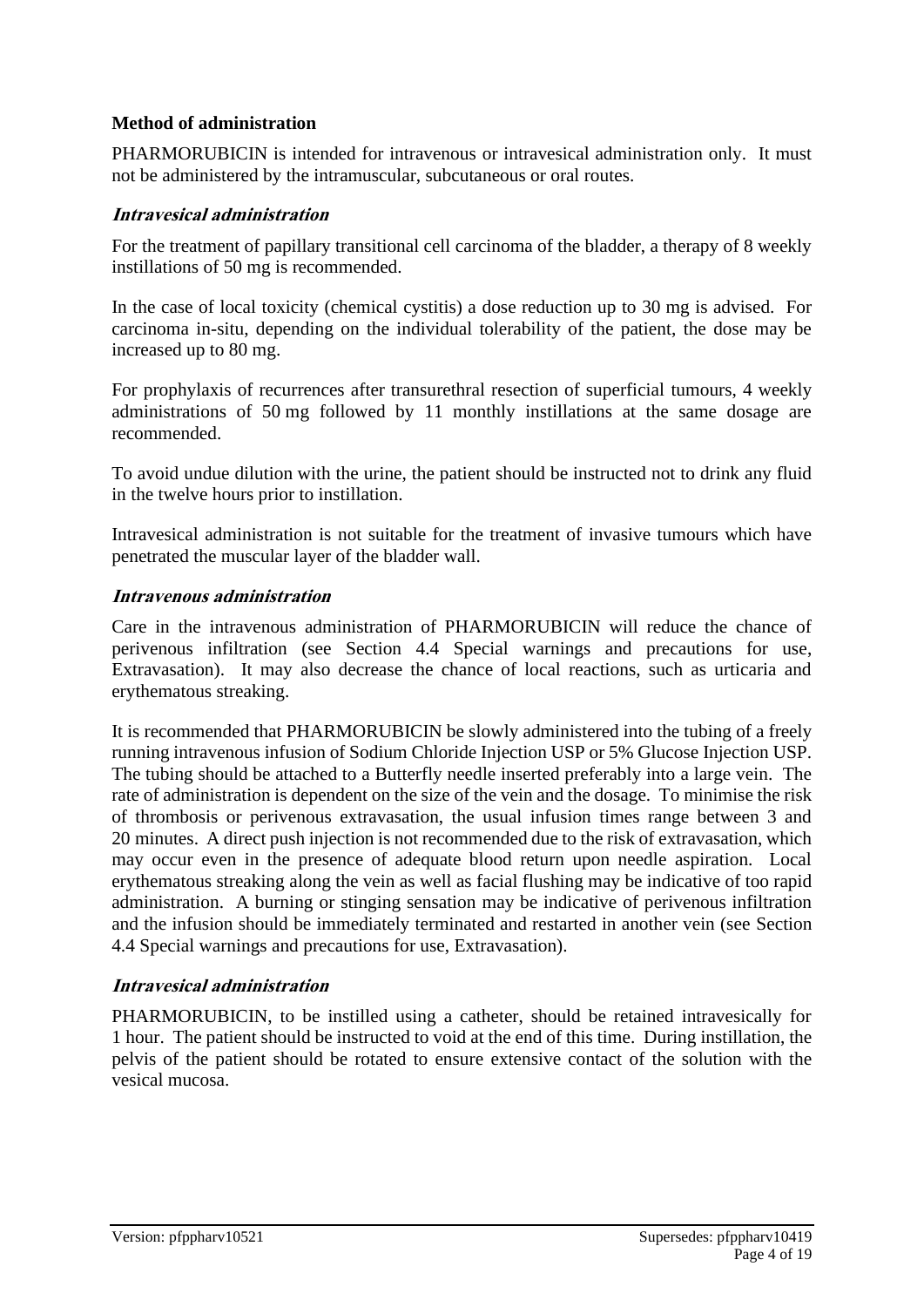#### **Dosage adjustment**

#### **Renal impairment**

While no specific dose recommendation can be made based on the limited available data in patients with renal impairment, lower starting doses should be considered in patients with severe renal impairment (serum creatinine >5 mg/dL).

#### **Hepatic impairment**

As clinical toxicity may be increased by the presence of impaired liver function, PHARMORUBICIN dosage must be reduced if hepatic function is impaired, according to the following table:

| Serum Bilirubin Levels | <b>Recommended Dose</b> |  |
|------------------------|-------------------------|--|
| $20 - 50 \mu$ mol/L    | $1/2$ normal dose       |  |
| Over $50 \mu$ mol/L    | $1/4$ normal dose       |  |

*Other special populations:* Haematological toxicity may require dose reduction, delay or suspension of PHARMORUBICIN therapy. Lower doses may be necessary if PHARMORUBICIN is used concurrently with other anti-neoplastic agents.

# **4.3 Contraindications**

Hypersensitivity to epirubicin or any other component of the product, other anthracyclines or anthracenediones.

Situations in which patients should not be treated with intravenous PHARMORUBICIN are:

- persisting myelosuppression or severe stomatitis induced by previous drug therapy or radiotherapy
- presence of generalised infections
- marked liver function impairment
- previous history of, or in the presence of, cardiac impairment (severe arrhythmias and cardiomyopathy, previous myocardial infarction)
- unstable angina pectoris
- previous treatments with maximum cumulative doses of mitozantrone, mitomycin C or other anthracyclines, such as doxorubicin or daunorubicin
- pregnancy and lactation.

Contraindications for intravesical use are:

- invasive tumours that have penetrated the bladder wall
- urinary infections
- inflammation of the bladder
- catheterisation problems
- haematuria.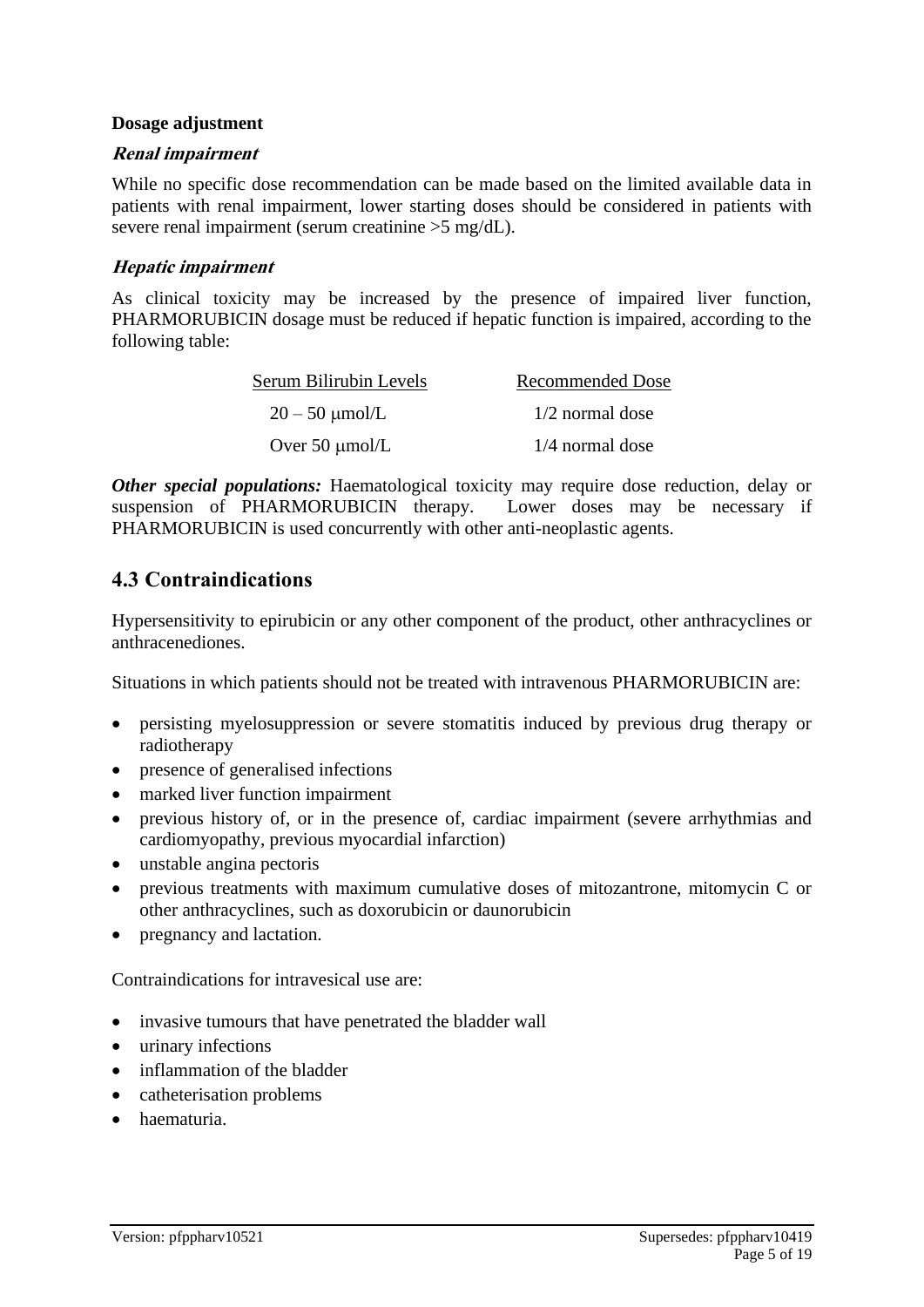# **4.4 Special warnings and precautions for use**

PHARMORUBICIN should be administered only under the supervision of qualified physicians experienced in cytotoxic therapy.

Patients should recover from acute toxicities (such as stomatitis, neutropenia, thrombocytopenia and generalised infections) of prior cytotoxic treatment before beginning treatment with PHARMORUBICIN.

While treatment with high doses of PHARMORUBICIN (e.g.,  $\geq 90$  mg/m<sup>2</sup> every 3 to 4 weeks) causes adverse events generally similar to those seen at standard doses (e.g.,  $\langle 90 \text{ mg/m}^2 \text{ every}$ ) 3 to 4 weeks), the severity of neutropenia and stomatitis/mucositis may be increased. In particular, treatment with high doses of the drug requires special attention for possible clinical complications due to profound myelosuppression.

Initial treatment with PHARMORUBICIN requires close observation of the patient and extensive laboratory monitoring including assessment of cardiac function (see Section 4.4 Special warnings and precautions for use, Cardiac function). During each cycle of treatment patients must be carefully and frequently monitored. A blood count, renal and liver function tests should be carried out prior to each PHARMORUBICIN treatment.

### **Warnings**

BOTH PHARMORUBICIN SOLUTION FOR INJECTION AND POWDER FOR INJECTION MUST BE HANDLED WITH CARE. IF EITHER OF THE PREPARATIONS COMES IN CONTACT WITH THE SKIN OR MUCOSAE, THE APPROPRIATE AREAS SHOULD BE WASHED IMMEDIATELY AND THOROUGHLY WITH SOAP AND WATER OR SODIUM BICARBONATE SOLUTION.

The rate of administration is dependent on the size of the vein and the dosage. It is important that the dose be administered in not less than 3 to 4 minutes. A direct push injection is not recommended due to the risk of extravasation, which may occur even in the presence of adequate blood return upon needle aspiration.

Local erythematous streaking along the vein as well as facial flushing may be indicative of too rapid administration. A burning or stinging sensation may be indicative of perivenous infiltration and the infusion should be immediately terminated and restarted in another vein. Severe local tissue necrosis will occur if there is extravasation during administration. Venous sclerosis may result from injection into a small vessel or from repeated injections into the same vein.

PHARMORUBICIN must not be given by the intramuscular or subcutaneous route.

PHARMORUBICIN is not an antimicrobial agent.

# **Haematologic toxicity**

As with other cytotoxic agents, epirubicin may produce myelosuppression. Haematologic profiles should be assessed before and during each cycle of therapy with epirubicin, including differential white blood cell (WBC) counts. A dose-dependent, reversible leukopenia and/or granulocytopenia (neutropenia) is the predominant manifestation of epirubicin haematologic toxicity and is the most common acute dose-limiting toxicity of this drug. Leukopenia and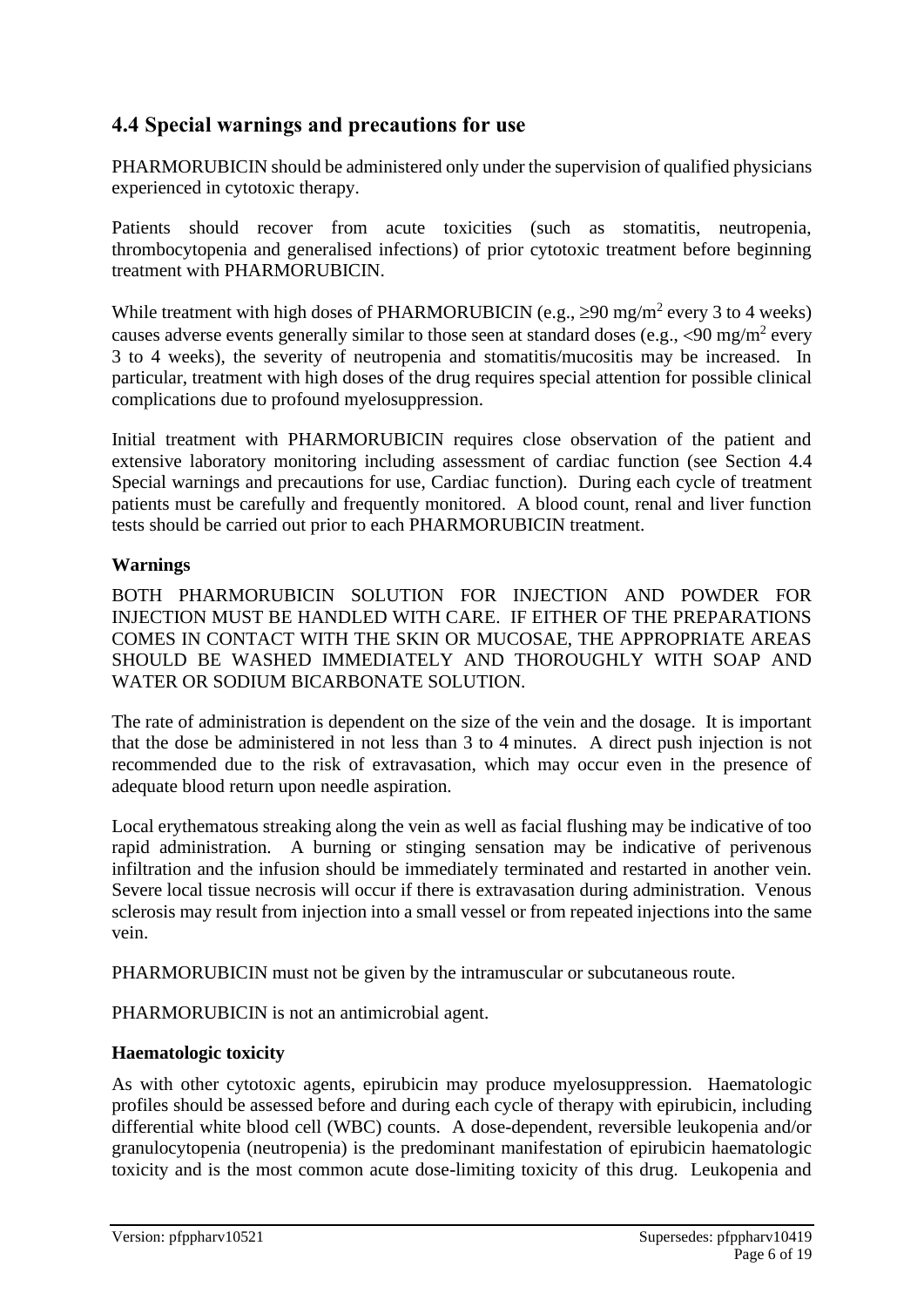neutropenia are generally more severe with high-dose schedules, reaching the nadir in most cases between days 10 and 14 after drug administration; this is usually transient with the WBC/neutrophil counts returning to normal values in most cases by day 21. Thrombocytopaenia and anaemia may also occur.

Clinical consequences of severe myelosuppression include fever, infection, sepsis/septicaemia, septic shock, haemorrhage, tissue hypoxia or death.

Myelosuppression is more common in patients who have had extensive radiotherapy, bone marrow infiltration by tumour or impaired liver function (when appropriate dosage reduction has not been adopted) (see Section 4.2 Dose and method of administration, Dosage adjustment, Other special populations).

### **Secondary leukaemia**

Secondary leukaemia, with or without a pre-leukaemic phase, has been reported in patients treated with anthracyclines including epirubicin. Secondary leukaemia is more common when such drugs are given in combination with DNA-damaging antineoplastic agents, when patients have been heavily pre-treated with cytotoxic drugs, or when doses of the anthracyclines have been escalated. These leukaemias can have a 1 to 3-year latency period.

### **Cardiac function**

Cardiotoxicity is a risk of anthracycline treatment that may be manifested by early (i.e., acute) or late (i.e., delayed) events. The cardiac abnormalities caused by treatment can be separated into 2 categories:

- (i) ECG alterations and
- (ii) Congestive heart failure (CHF).

*Early (i.e., Acute) events:* Early cardiotoxicity of epirubicin consists mainly of sinus tachycardia and/or electrocardiogram (ECG) abnormalities such as non-specific ST-T wave changes. ECG changes following PHARMORUBICIN treatment occur in about 10% of patients. Tachyarrhythmias, including premature ventricular contractions, ventricular tachycardia, and bradycardia, as well as atrioventricular and bundle-branch block have also been reported. These effects do not usually predict subsequent development of delayed cardiotoxicity, are rarely of clinical importance, and are generally not a consideration for the discontinuation of epirubicin treatment.

*Late (i.e., Delayed) events:* Delayed cardiotoxicity usually develops late in the course of therapy with PHARMORUBICIN or within 2 to 3 months after treatment termination, but later events several months to years after completion of treatment have also been reported. Cardiomyopathy induced by anthracyclines is associated with persistent QRS voltage reduction, prolongation beyond normal limits of the systolic time interval (PEP/LVET) and a reduction of the ejection fraction and/or signs and symptoms of congestive heart failure (CHF) such as dyspnoea, pulmonary oedema, dependent oedema, cardiomegaly and hepatomegaly, oliguria, ascites, pleural effusion and gallop rhythm. Life-threatening CHF is the most severe form of anthracycline-induced cardiomyopathy and represents the cumulative dose-limiting toxicity of the drug. Pericardial effusion has also been described.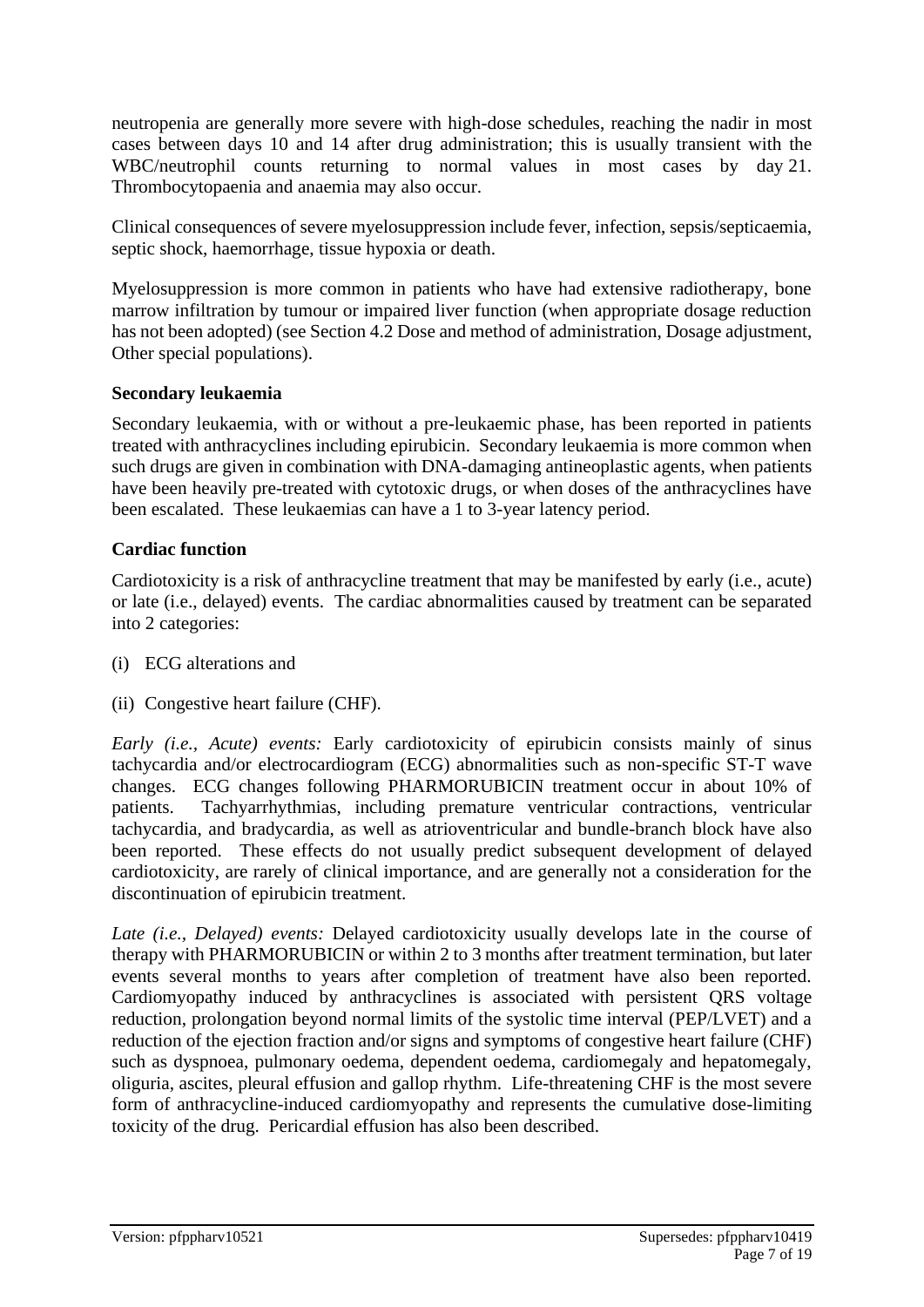The risk of developing CHF increases rapidly with increasing total cumulative doses of epirubicin in excess of 900 mg/m<sup>2</sup>; this cumulative dose should only be exceeded with extreme caution.

Cardiac function should be assessed before patients undergo treatment with epirubicin and must be monitored throughout therapy to minimise the risk of incurring severe cardiac impairment. The risk may be decreased through regular monitoring of left ventricular ejection fraction (LVEF) during the course of treatment with prompt discontinuation of epirubicin at the first sign of impaired function. The appropriate quantitative method for repeated assessment of cardiac function (evaluation of LVEF) includes multi-gated radionuclide angiography (MUGA) or echocardiography (ECHO). A baseline cardiac evaluation with an ECG and either a MUGA scan or an ECHO is recommended, especially in patients with risk factors for increased cardiotoxicity. Repeated MUGA or ECHO determinations of LVEF should be performed, particularly with higher, cumulative anthracycline doses. The technique used for assessment should be consistent throughout follow-up.

Risk factors for cardiac toxicity include active or dormant cardiovascular disease, concomitant or previous radiation of the mediastinal-pericardial area, hypertensive cardiomyopathy, previous therapy with other anthracyclines or anthracenediones, concomitant use of other drugs with the ability to suppress cardiac contractility or cardiotoxic agents (e.g., trastuzumab, high dose cyclophosphamide or 5-fluorouracil). Anthracyclines including epirubicin should not be administered in combination with other cardiotoxic agents unless the patient's cardiac function is closely monitored (see Section 4.5 Interactions with other medicines and other forms of interactions). Patients receiving anthracyclines after stopping treatment with other cardiotoxic agents, especially those with long half-lives such as trastuzumab, may also be at an increased risk of developing cardiotoxicity. The half-life of trastuzumab is variable. Trastuzumab may persist in the circulation for up to 7 months. Therefore, physicians should avoid anthracyclinebased therapy for up to 7 months after stopping trastuzumab when possible. If anthracyclines are used before this time, careful monitoring of cardiac function is recommended.

Cardiac function monitoring must be particularly strict in patients receiving high cumulative doses and in those with risk factors. However, cardiotoxicity with epirubicin may occur at lower cumulative doses whether or not cardiac risk factors are present.

There have been sporadic reports of fetal/neonatal cardiotoxic events including fetal death following *in utero* exposure to epirubicin (see Section 4.6 Fertility, pregnancy and lactation).

It is probable that the toxicity of epirubicin and other anthracyclines or anthracenediones is additive.

#### **Gastrointestinal**

Epirubicin is emetogenic. Nausea and vomiting may be prevented or alleviated by the administration of appropriate antiemetic therapy.

Mucositis/stomatitis occurs frequently and generally appears early after drug administration, most commonly developing 5 to 10 days after treatment. It is painful and typically begins as a burning sensation in the mouth and pharynx. The mucositis may involve the vagina, rectum and oesophagus, and, if severe, may progress over a few days to mucosal ulcerations with a risk of secondary infection. Most patients recover from this adverse event by the third week of therapy.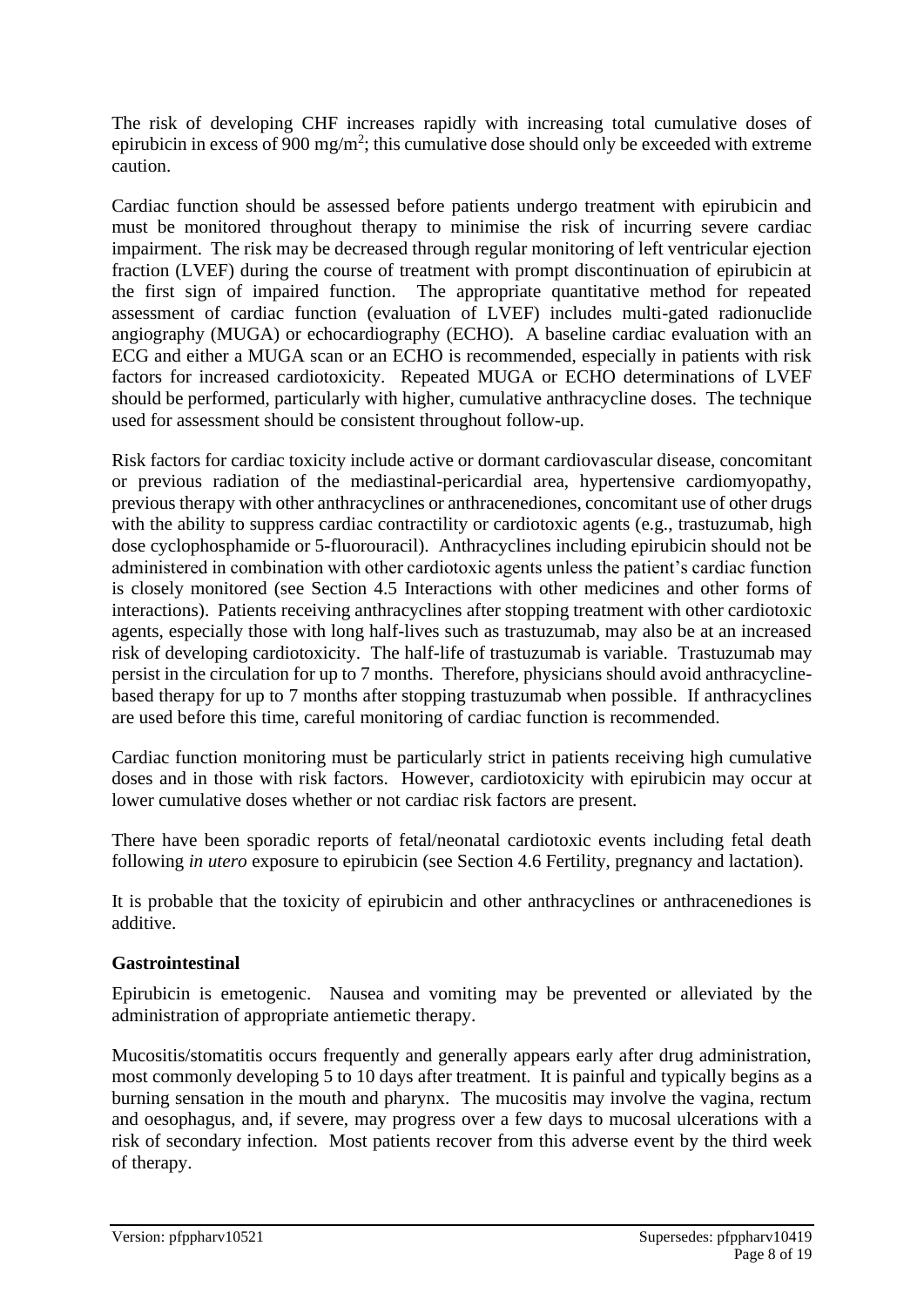#### **Use in hepatic impairment**

The major route of elimination of epirubicin is the hepatobiliary system. Serum total bilirubin and AST levels should be evaluated before and during treatment with PHARMORUBICIN. Patients with elevated bilirubin or AST may experience slower clearance of drug with an increase in overall toxicity. Lower doses are recommended in these patients (see Section 4.2 Dose and method of administration). Patients with severe hepatic impairment should not receive PHARMORUBICIN (see Section 4.3 Contraindications).

### **Use in renal impairment**

Moderate renal impairment does not appear to require a dose reduction in view of the limited amount of PHARMORUBICIN excreted by this route. However, serum creatinine should be assessed before and during therapy. Dosage adjustment is necessary in patients with serum creatinine 5 mg/dL (see Section 4.2 Dose and method of administration).

### **Effects at site of injection**

Phlebosclerosis may result from an injection into a small vessel or from repeated injections into the same vein. Following the recommended administration procedures may minimise the risk of phlebitis/thrombophlebitis at the injection site (see Section 4.2 Dose and method of administration, Intravenous administration).

### **Extravasation**

Extravasation of epirubicin during intravenous injection may produce local pain, severe tissue lesions (vesication, severe cellulitis) and necrosis. The recommended administration procedures should be followed (see Section 4.2 Dose and method of administration, Intravenous administration). Should signs or symptoms of extravasation occur during intravenous administration of epirubicin, the drug infusion should be immediately stopped.

#### **Tumour-lysis syndrome**

Epirubicin may induce hyperuricaemia because of the extensive purine catabolism that accompanies rapid drug-induced lysis of neoplastic cells (tumour-lysis syndrome). Blood uric acid levels, potassium, calcium phosphate and creatinine should be evaluated after initial treatment. Hydration, urine alkalinisation and prophylaxis with allopurinol to prevent hyperuricaemia may minimise potential complications of tumour-lysis syndrome.

#### **Immunosuppressant effects/increased susceptibility to infections**

Administration of live or live-attenuated vaccines in patients immunocompromised by chemotherapeutic agents, including epirubicin, may result in serious or fatal infections. Vaccination with a live vaccine should be avoided in patients receiving epirubicin. Killed or inactivated vaccines may be administered; however, the response to such vaccines may be diminished.

# **Embryo-fetal toxicity**

Epirubicin can cause genotoxicity. An effective method of contraception is required for both male and female patients during and for a period after treatment with epirubicin (see Section 4.6 Fertility, pregnancy and lactation). Patients desiring to have children after completion of therapy should be advised to obtain genetic counselling if appropriate and available.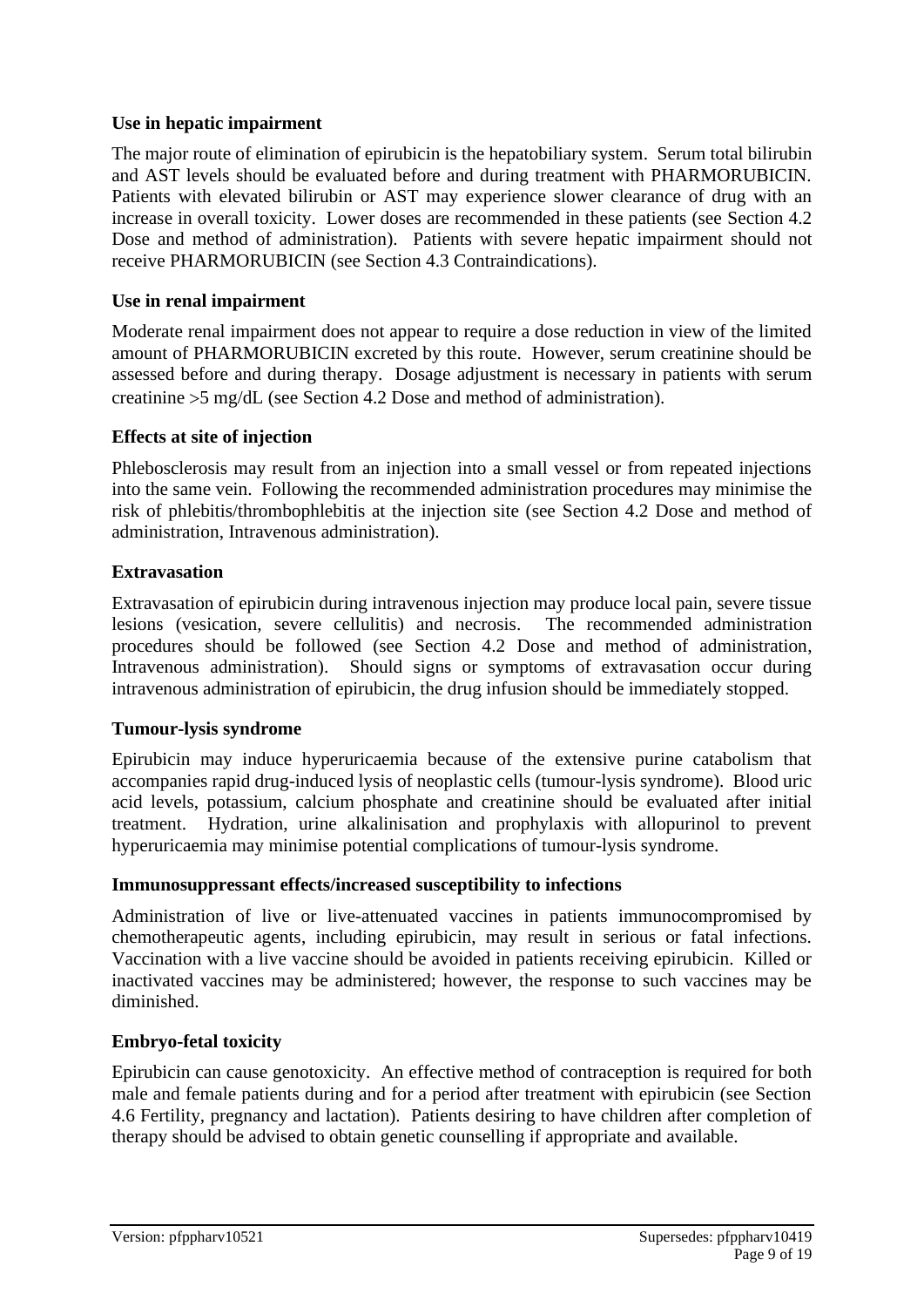### **Other**

As with other cytotoxic agents, thrombophlebitis and thromboembolic phenomena, including pulmonary embolism (in some cases fatal), have been coincidently reported with the use of PHARMORUBICIN.

PHARMORUBICIN may enhance radiation-induced toxicity such as skin reactions and mucositis and may potentiate the toxicity of other anticancer therapies. This has to be taken into account particularly when using the drug in high doses and the availability of supportive care and facilities has to be considered before initiating high dose-intensive regimens.

Epirubicin may impart a red colour to the urine for one-two days after administration. Patients should be advised that such an event is not a cause for alarm.

#### **Excipients**

PHARMORUBICIN RD contains methyl hydroxybenzoate. This may cause allergic reactions (which may occur after treatment), and in rare cases, respiratory difficulties.

#### **Intravesical route**

Administration of epirubicin may produce symptoms of chemical cystitis (such as dysuria, polyuria, nocturia, stranguria, haematuria, bladder discomfort, necrosis of the bladder wall) and bladder constriction. Special attention is required for catheterisation problems (e.g., uretheral obstruction due to massive intravesical tumours).

#### **Use in the elderly**

No data available.

#### **Paediatric use**

No data available.

#### **Effects on laboratory tests**

No data available.

# **4.5 Interactions with other medicines and other forms of interactions**

PHARMORUBICIN is mainly used in combination with other cytotoxic drugs and additive toxicity may occur especially with regard to bone marrow/haematologic and gastrointestinal effects. In addition, the concomitant use of PHARMORUBICIN with other anti-tumour drugs which have been reported as potentially cardiotoxic (e.g., 5-fluorouracil, cyclophosphamide, cisplatin, taxanes, trastuzumab), as well as the concomitant use of other cardioactive compounds (e.g., calcium channel blockers), requires a close monitoring of cardiac function throughout treatment.

Concurrent administration of PHARMORUBICIN and propranolol may result in an additive cardiotoxic effect.

Cimetidine increased the AUC of PHARMORUBICIN by 50% and should be stopped during treatment with PHARMORUBICIN.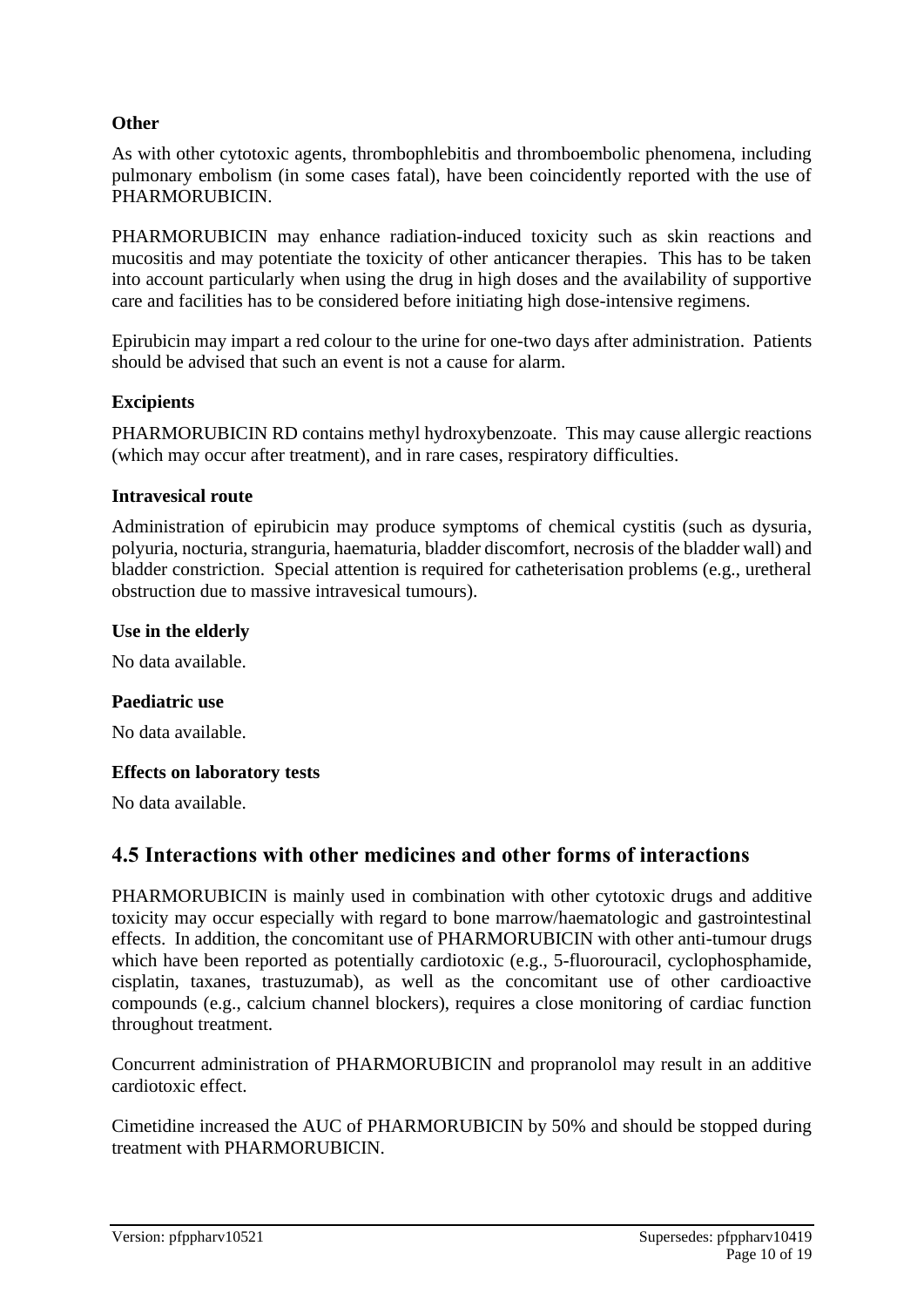When given prior to epirubicin, paclitaxel can cause increased plasma concentrations of unchanged epirubicin. Coadministration of paclitaxel or docetaxel did not affect the pharmacokinetics of epirubicin when epirubicin was administered prior to the taxane.

Concurrent mediastinal radiotherapy and PHARMORUBICIN may be associated with enhanced myocardial toxicity of PHARMORUBICIN.

PHARMORUBICIN is extensively metabolised by the liver. Changes in hepatic function induced by concomitant therapies may affect PHARMORUBICIN metabolism, pharmacokinetics, therapeutic efficacy and/or toxicity.

# **4.6 Fertility, pregnancy and lactation**

# **Effects on fertility**

Although no studies have been conducted with PHARMORUBICIN, it may be expected, like doxorubicin, to cause infertility during the period of drug administration. In women, PHARMORUBICIN may cause amenorrhoea. After termination of therapy, ovulation and menstruation may be expected to return in a few months, often accompanied by normal fertility. Premature menopause may also occur.

In male patients, oligospermia or azoospermia may be permanent, although fertility may return several years after ceasing therapy. Given the mutagenic potential of PHARMORUBICIN, the drug could induce chromosomal damage in human spermatozoa; therefore, males undergoing PHARMORUBICIN treatment should be advised to use effective contraceptive methods during treatment and for at least 3.5 months after the last dose.

# **Use in pregnancy - Category D**

Women of child-bearing potential should be advised to avoid becoming pregnant during treatment and to use effective contraceptive methods during treatment and for at least 6.5 months after last dose.

There is no specific information available at present concerning the use of PHARMORUBICIN in human pregnancy. However, as it has been shown to be embryotoxic and fetotoxic in animals, it should not be used in patients who are pregnant or are likely to become pregnant.

If epirubicin is used during pregnancy or if the patient becomes pregnant while taking this drug, the patient should be apprised of the potential hazard to the fetus. There have been sporadic reports of fetal and/or neonatal transient ventricular hypokinesia, transient elevation of cardiac enzymes, and of fetal death from suspected anthracycline-induced cardiotoxicity following *in utero* exposure to epirubicin in 2nd and/or 3rd trimesters (see Section 4.4 Special warnings and precautions for use). Monitor the fetus and/or neonate for cardiotoxicity and perform testing consistent with community standards of care.

#### **Use in lactation**

It is likely that PHARMORUBICIN is excreted in breast milk, therefore, it is not recommended for nursing mothers unless the expected benefit outweighs any potential risk. Because of the potential for serious adverse reactions in nursing infants from epirubicin, lactating women should be advised not to breastfeed during treatment with epirubicin and for at least 7 days after last dose.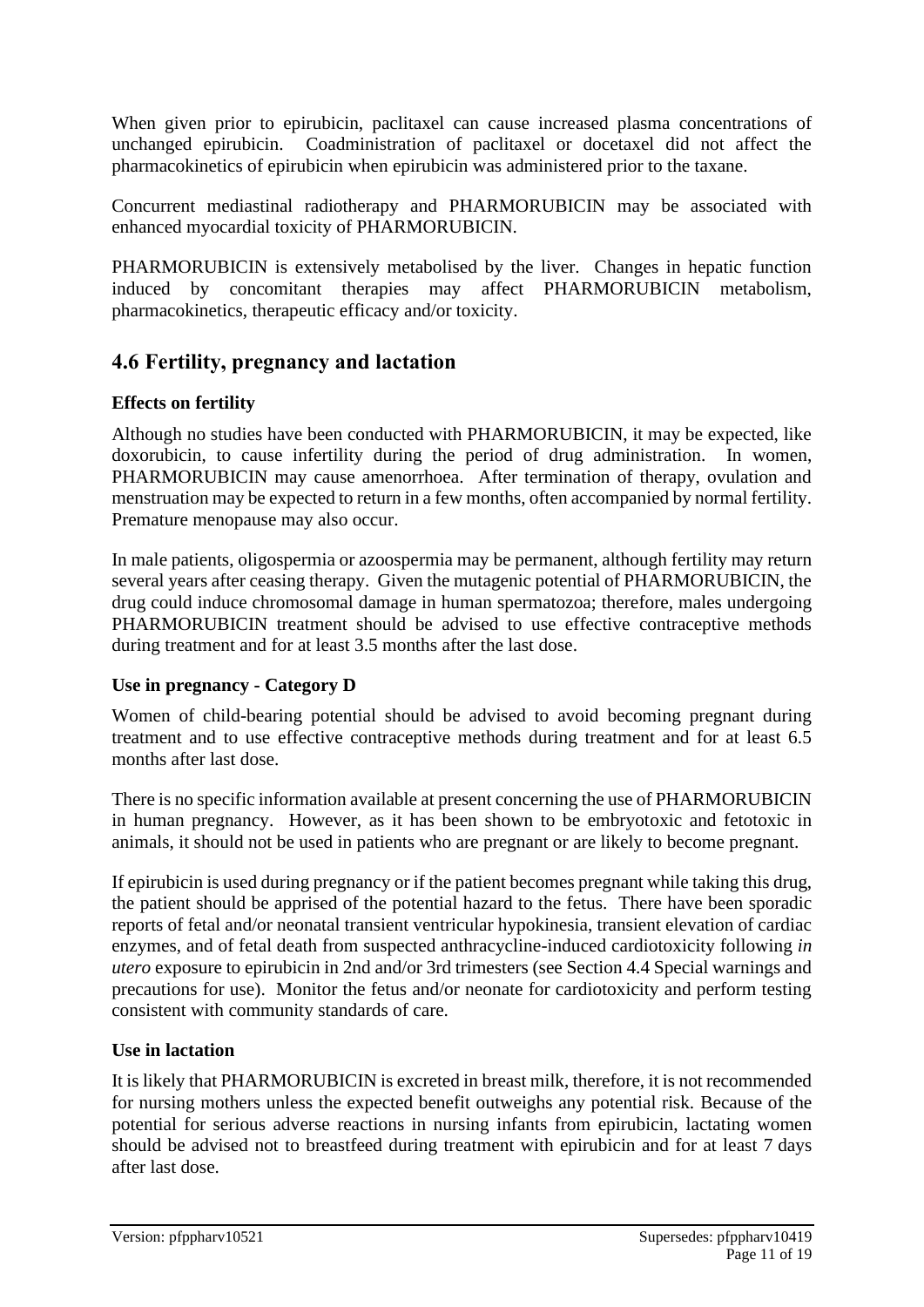# **4.7 Effects on ability to drive and use machines**

The effects of this medicine on a person's ability to drive and use machines were not assessed as part of its registration.

# **4.8 Adverse effects (undesirable effects)**

Dose-limiting toxicities are myelosuppression and cardiotoxicity (see Section 4.4 Special warnings and precautions for use).

Drug-related adverse events that occurred during clinical trials are listed below.

#### **More common reactions (>5%)**

#### **Blood and lymphatic system disorders**

Myelosuppression, leukopenia, neutropenia, febrile neutropenia, thrombocytopenia, mild anaemia, secondary infection.

#### **Cardiac disorders**

Transient ECG changes, including low QRS voltage, tachycardia, arrhythmias, T wave flattening, ST depression and T inversion.

#### **Gastrointestinal disorders**

Nausea, vomiting, diarrhoea, mucositis (erythema, erosions/ulcerations, bleeding). Mucositis may appear 5–10 days after the start of treatment and usually involves stomatitis with areas of painful erosions, mainly along the sides of the tongue and on the sublingual mucosa.

#### **Skin and subcutaneous tissue disorders**

Alopecia, including the interruption of beard growth, usually reversible, occurs in 60–90% of treated cases.

#### **General disorders and administration site conditions**

Erythematous streaking along the infused vein.

#### **Metabolism and nutrition disorders**

Dehydration.

**Less common reactions (<5%)**

#### **Blood and lymphatic system disorders**

Severe thrombocytopaenia, anaemia, severe myelosuppression, pancytopenia, sepsis, septicaemia, septic shock, tissue hypoxia, haemorrhage and death.

#### **Cardiac disorders**

Cardiomyopathy, congestive heart failure, cardiomegaly, atrioventricular and bundle branch block, tachyarrhythmias (premature ventricular contractions, ventricular tachycardia, bradycardia).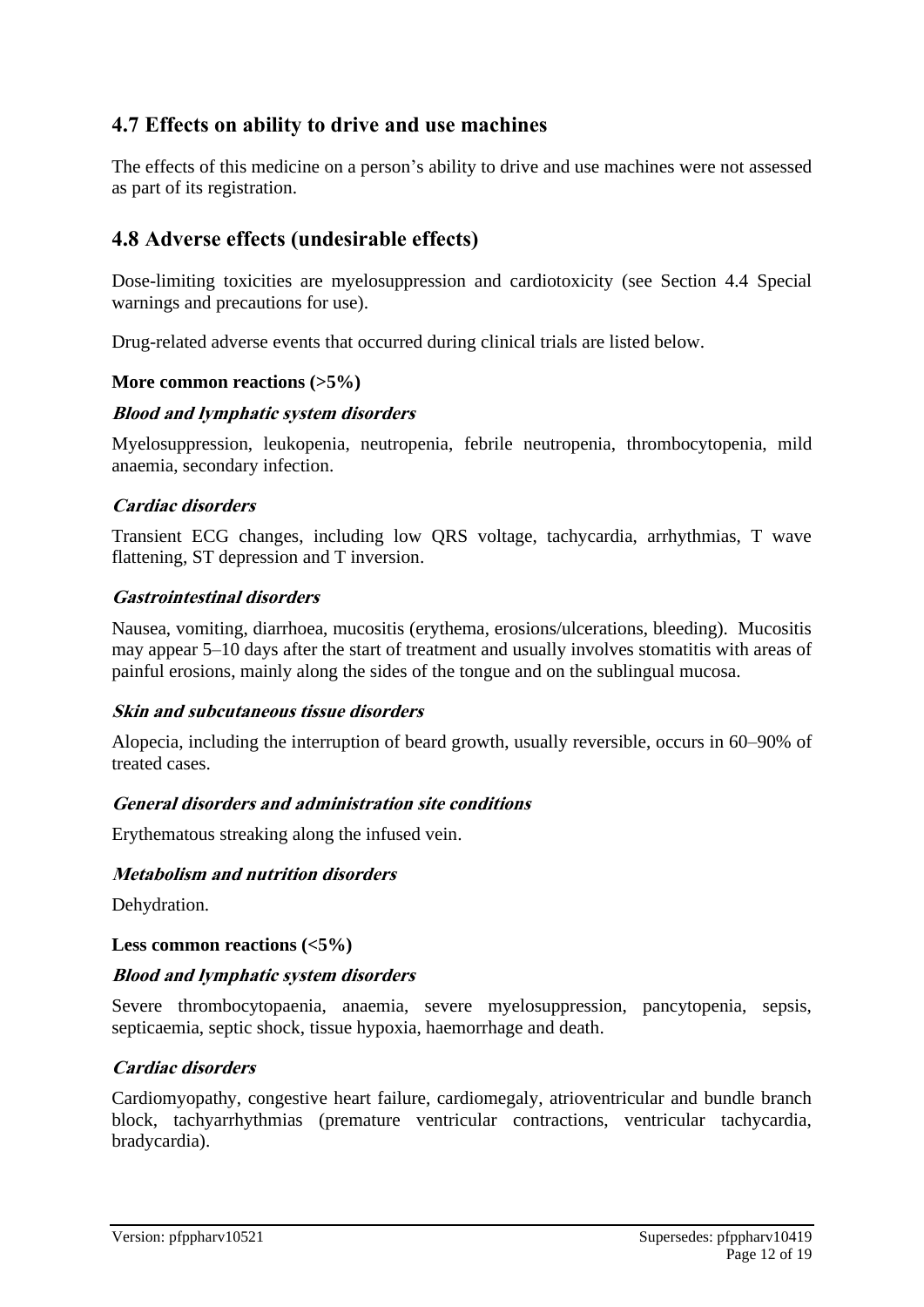### **Gastrointestinal disorders**

Oesophagitis, bleeding, hyperpigmentation of oral mucosa and abdominal pain or burning sensation.

#### **Skin and subcutaneous tissue disorders**

Local toxicity, rash/itch, transient urticaria, erythema, flushes, skin and nail hyperpigmentation, photosensitivity, hypersensitivity of irradiated skin.

#### **General disorders and administration site conditions**

Chills, fever, malaise/asthenia, vesication, local pain, severe cellulitis and skin necrosis following perivenous drug extravasation.

#### **Eye disorders**

Conjunctivitis, keratitis.

#### **Immune system disorders**

Anaphylaxis.

#### **Investigations**

Asymptomatic drops in left ventricular ejection fraction, changes in transaminase levels.

#### **Nervous System disorders**

Weakness, dizziness, confusion, depression, paraesthesia.

#### **Metabolism and nutrition disorders**

Hyperuricaemia, anorexia.

#### **Neoplasms benign and malignant**

Acute lymphocytic leukaemia, acute myelogenous leukaemia.

#### **Reproductive system disorders**

Amenorrhoea, azoospermia.

#### **Vascular disorders**

Hot flushes, shock, thromboembolism, arterial embolism, thrombophlebitis, phlebitis, venous sclerosis.

#### **Post-marketing experience**

#### **Infections and infestations**

Pneumonia.

#### **Renal and urinary disorders**

Red coloration of urine for 1 to 2 days after administration.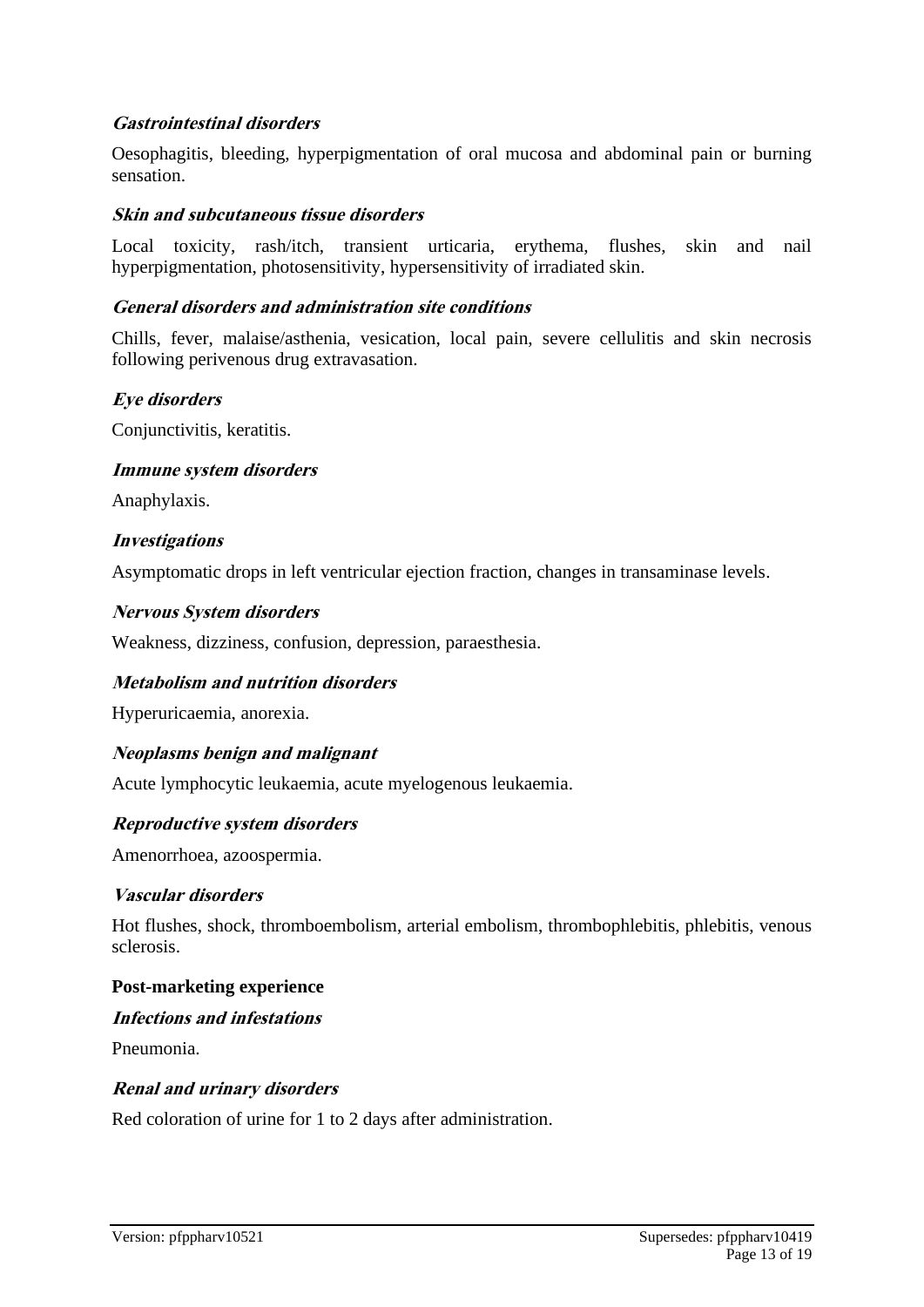# **Respiratory, thoracic and mediastinal disorders**

Pulmonary embolism.

### **Injury, poisoning and procedural complications**

Chemical cystitis, sometimes haemorrhagic, and bladder constriction (following intravesical administration). Dose reduction (40%) may be necessary in these cases.

#### **Reporting suspected adverse effects**

Reporting suspected adverse reactions after registration of the medicinal product is important. It allows continued monitoring of the benefit-risk balance of the medicinal product. Healthcare professionals are asked to report any suspected adverse reactions at [www.tga.gov.au/reporting](http://www.tga.gov.au/reporting-problems)[problems.](http://www.tga.gov.au/reporting-problems)

# **4.9 Overdose**

A 36-year-old man with non-Hodgkin's lymphoma received a daily 95 mg/m<sup>2</sup> dose of epirubicin injection for 5 consecutive days. Five days later, he developed bone marrow aplasia, grade 4 mucositis and gastrointestinal bleeding. No signs of acute cardiac toxicity were observed. He was treated with antibiotics, colony-stimulating factors and antifungal agents and recovered completely. A 63-year-old woman with breast cancer and liver metastasis received a single 320 mg/m<sup>2</sup> dose of epirubicin, which resulted in hyperthermia, multiple organ failure (respiratory and renal), lactic acidosis, increased lactate dehydrogenase and anuria, and death within 24 hours of administration.

Additional instances of administration of doses higher than recommended have been reported at doses ranging from 150 to 250 mg/m<sup>2</sup>. The observed adverse events in these patients were qualitatively similar to known toxicities of epirubicin. Most of the patients recovered with appropriate supportive care.

Very high single doses of PHARMORUBICIN may be expected to cause acute myocardial degeneration within 24 hours, and severe myelosuppression (mainly leukopenia and thrombocytopenia) within 10-14 days and also gastrointestinal toxic effects (mainly mucosititis).

If an overdose occurs, supportive treatment (including antibiotic therapy, blood and platelet transfusions, colony-stimulating factors and intensive care as needed) should be provided until the recovery of toxicities. Delayed cardiac failure may occur up to 6 months after the overdose. Patients should be observed carefully and should, if signs of cardiac failure arise, be treated along conventional lines.

Epirubicin cannot be removed by dialysis.

For information on the management of overdose, contact the Poisons Information Centre on 13 11 26 (Australia).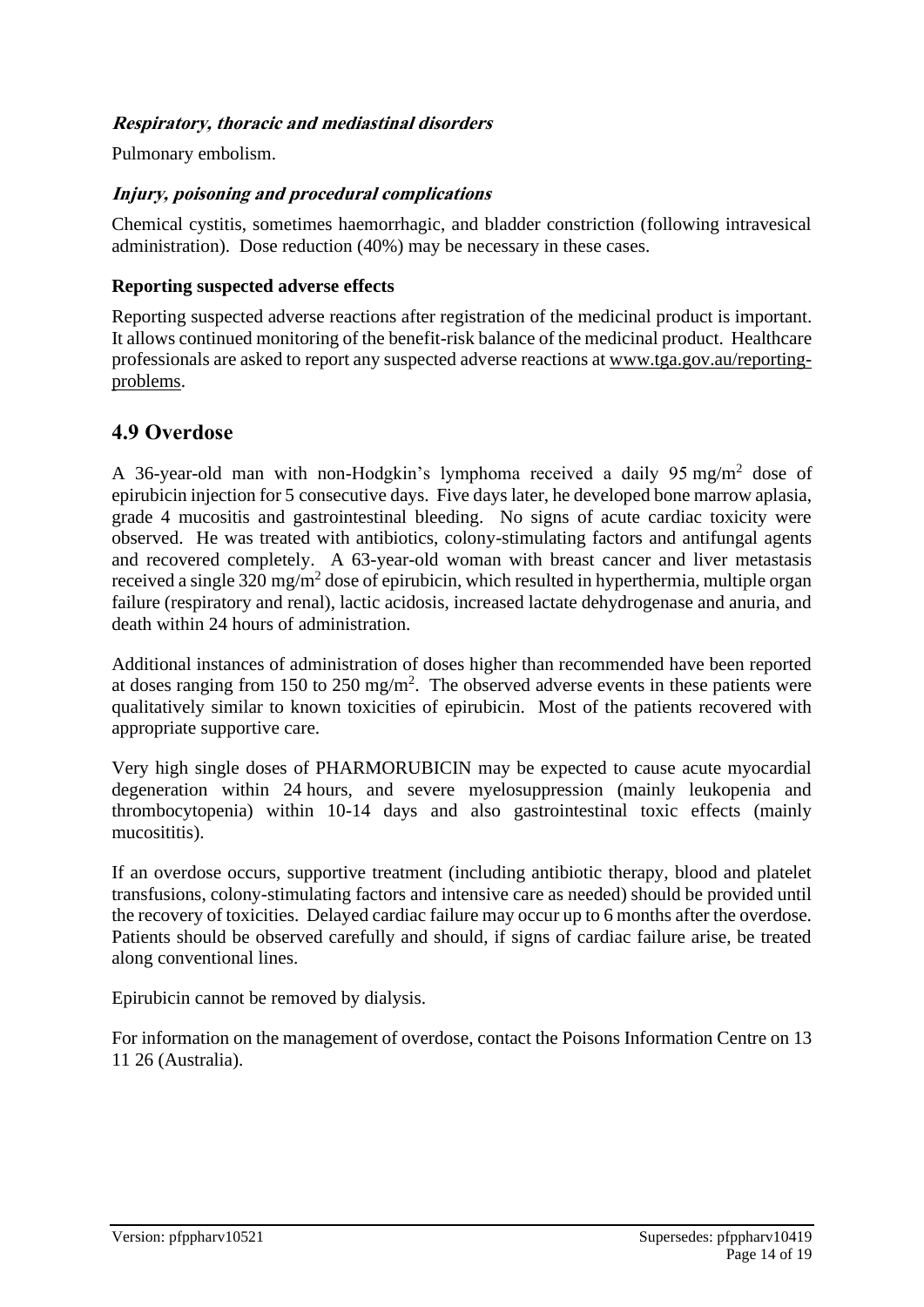# **5. PHARMACOLOGICAL PROPERTIES**

# **5.1 Pharmacodynamic properties**

### **Mechanism of action**

The mechanism of action of PHARMORUBICIN has not been fully elucidated but is probably related to its ability to bind DNA. Cell culture studies have shown cell penetration, localisation in the nucleus and inhibition of nucleic acid synthesis and mitosis. PHARMORUBICIN has proved to be active on the following experimental tumours: L 1210 ascites and P388 leukaemias, sarcoma SA 180 (solid and ascitic forms), melanoma B 16, mammary carcinoma, Lewis lung carcinoma and colon carcinoma 38.

The specificity of PHARMORUBICIN toxicity appears to be related primarily to proliferative activity of normal tissue. Thus, bone marrow, gastrointestinal tract, lymphoid organs and the gonads are the main normal tissues damaged. Degenerative or functional alterations in liver and kidneys were also seen in animals dosed with PHARMORUBICIN.

Toxicity studies in animals have indicated that on a weight (mg per mg) basis PHARMORUBICIN has a better therapeutic index and less systemic and cardiac toxicity than doxorubicin.

PHARMORUBICIN is immunosuppressive in animals. Although there are no clinical data on the immunosuppressive effects of PHARMORUBICIN, effects similar to those seen with doxorubicin may be expected.

# **Clinical trials**

# *Early breast cancer*

Data from 2 multicentre, randomised phase 3 studies support the use of PHARMORUBICIN 100 to 120 mg/m<sup>2</sup> for the adjuvant treatment of patients with axillary-node-positive breast cancer and no evidence of distant metastatic disease (Stage II or III). In one study, an intensive cyclophosphamide/epirubicin/fluorouracil (CEF-120) regimen (epirubicin given in a dose of 60 mg/m<sup>2</sup> on days 1 and 8) was compared with a conventional cyclophosphamide/methotrexate/fluorouracil (CMF) regimen. A total of 716 patients were randomised, 356 to CEF and 360 to CMF. Both disease free survival and overall survival were significantly prolonged in the CEF arm at five years. Disease free survival was 62% for CEF versus 53% for CMF (p=0.01) and overall survival was 77% for CEF versus 70% for CMF  $(p=0.043)$ .

In the second study, 301 patients were randomised to receive tamoxifen 20 mg/day alone for 4 years and 303 patients were randomised to receive tamoxifen for 4 years in combination with epirubicin 50 mg/m<sup>2</sup> on days 1 and 8 every 4 weeks for 6 cycles. Although there was no significant difference between the two arms with regard to disease free survival and overall survival, there was a trend in favour of the combined use of epirubicin and tamoxifen. Disease free survival at two years was 85.1% versus 77.9% and at five years 70.4% versus 59.5% (p=0.07). Overall survival at two years was 93% versus 92% and at five years was 78.8% versus 72.9%.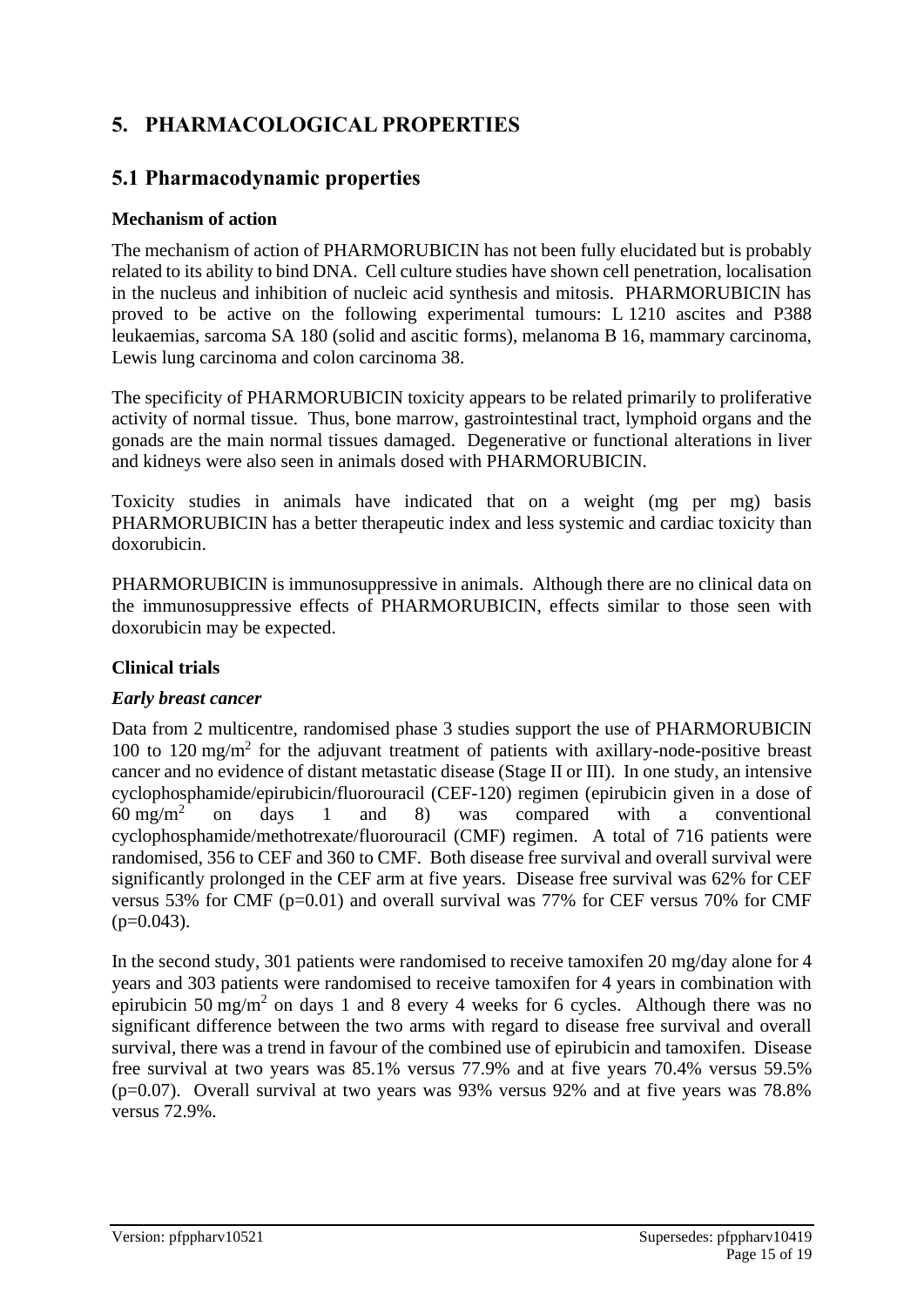### *Advanced breast cancer*

Data from 4 open-label, multicentre, phase 3 studies support the use of PHARMORUBICIN for the treatment of patients with locally advanced or metastatic breast cancer. In Study 1, an intensified cyclophosphamide/epirubicin/fluorouracil (CEF-100) regimen (epirubicin given in a dose of 50 mg/m<sup>2</sup> on days 1 and 8) was compared with a conventional CMF regimen (n=461). Studies 2 and 3 compared cyclophosphamide/epirubicin/fluorouracil regimens where only the dose of epirubicin varied. In both of these, epirubicin was given in a dose 50 mg/m<sup>2</sup> on day 1 and compared with either 100 mg/m<sup>2</sup> on day 1 (n=456) or 50 mg/m<sup>2</sup> on days 1 and 8 (n=164). High dose epirubicin (135 mg/m<sup>2</sup>) was compared to conventional dose epirubicin (75 mg/m<sup>2</sup>) in Study 4 (n=151).

The efficacy endpoints included response rate (RR), duration of response (DR), time to tumour progression (TTP), time to treatment failure (TTF) and overall survival (OS). In study 1, the CEF-100 regimen produced a significantly higher RR, a significantly longer TTP and a significantly longer TTF than the CMF regimen. In studies 2, 3 and 4, the higher dose epirubicin-containing regimens produced a significantly greater RR than the lower dose epirubicin-containing regimens. DR and TTF were also significantly longer in Study 3 and TTP was significantly longer in Study 4 for the higher dose epirubicin regimens.

# **5.2 Pharmacokinetic properties**

There is evidence for a dose-response and dose-toxicity relationship for epirubicin in breast cancer, and to a lesser extent for lymphoma. This relationship is steeper and therefore more evident for doses of epirubicin above 90 mg/m<sup>2</sup>. Current data indicate that an increase in dose (for dose intensity) produces greater response rates.

# **Absorption/Distribution**

When PHARMORUBICIN is administered intravesically, the systemic absorption is minimal. As with doxorubicin, PHARMORUBICIN may not be expected to cross the blood-brain barrier.

# **Elimination**

In patients with normal hepatic and renal function, plasma levels after intravenous injection of 75-90 mg/m<sup>2</sup> of the drug follow a triexponential decreasing pattern with a very fast first phase and a slow terminal phase with a mean half-life of about 40 hours. Plasma levels of the drug's main metabolite, the 13-OH derivative, are constantly somewhat lower and virtually parallel to those of the unchanged drug. PHARMORUBICIN is eliminated mainly through the liver; high plasma clearance values (0.9 L/min), indicate that the slow elimination of epirubicin is due to extensive tissue distribution. Urinary excretion accounts for approximately 11%of the administered dose in 48 hours. However, like doxorubicin, biliary excretion is likely to be the major excretion route. Impairment of liver function delays plasma clearance.

# **5.3 Preclinical safety data**

# **Genotoxicity**

Like most other anti-tumour and immunosuppressant agents, PHARMORUBICIN is mutagenic in animals (see Section 4.6 Fertility, pregnancy and lactation, Use in pregnancy).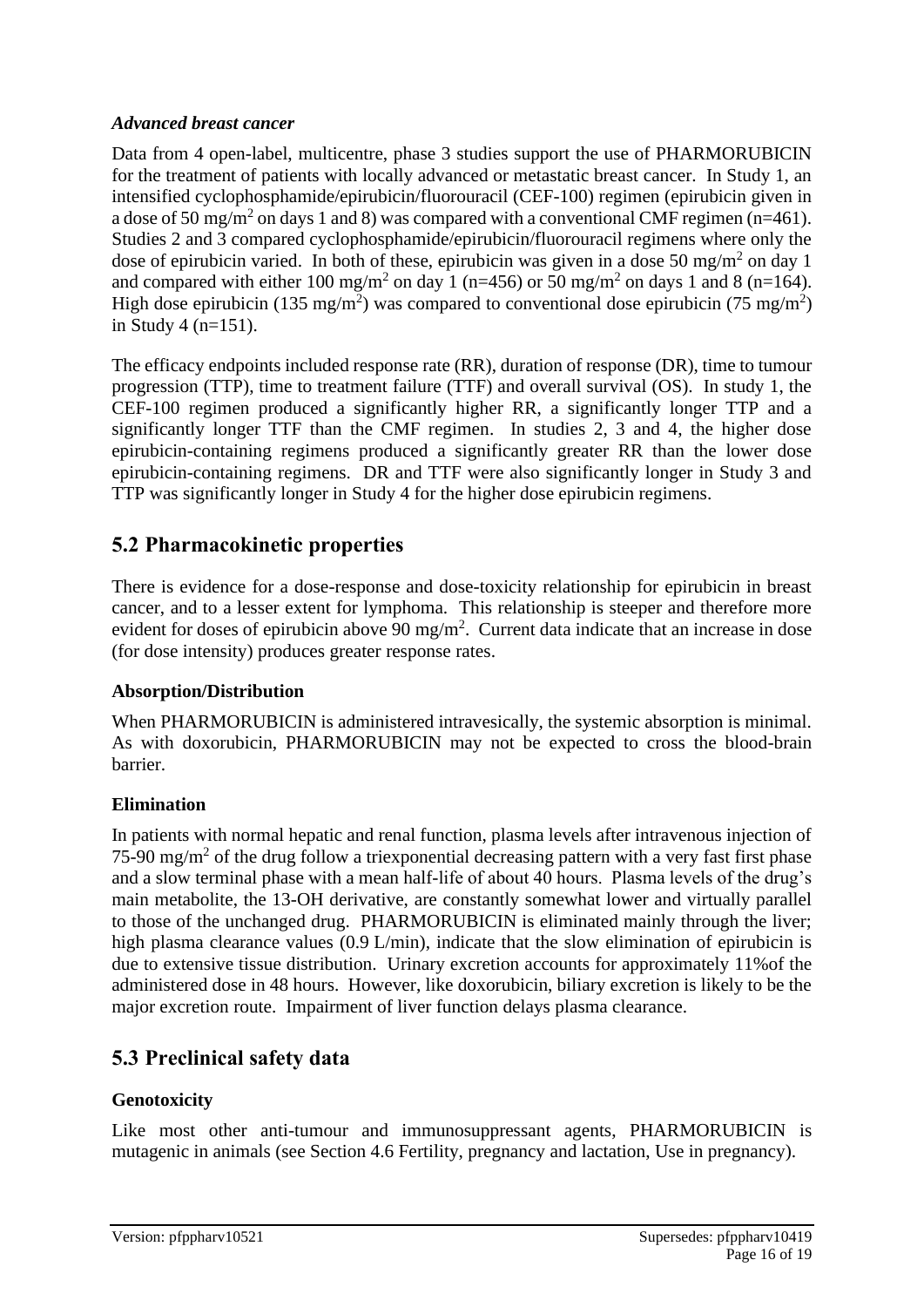# **Carcinogenicity**

PHARMORUBICIN is carcinogenic in animals (see Section 4.6 Fertility, pregnancy and lactation, Use in pregnancy).

# **6. PHARMACEUTICAL PARTICULARS**

# **6.1 List of excipients**

### **PHARMORUBICIN RD**

Methyl hydroxybenzoate Lactose.

# **PHARMORUBICIN**

Hydrochloric acid Sodium chloride Water for injections.

# **6.2 Incompatibilities**

If PHARMORUBICIN is used in combination with other anti-tumour agents, it should not be mixed with these drugs in the same container.

Epirubicin should not be mixed with other drugs. Contact with any solution of an alkaline pH should be avoided, as it will result in hydrolysis of epirubicin.

PHARMORUBICIN should not be mixed with heparin as these drugs are incompatible.

# **6.3 Shelf life**

In Australia, information on the shelf life can be found on the public summary of the Australian Register of Therapeutic Goods (ARTG). The expiry date can be found on the packaging.

# **6.4 Special precautions for storage**

#### **PHARMORUBICIN RD**

Store below  $25^{\circ}$ C.

#### **PHARMORUBICIN**

Store at 2°C to 8°C. Refrigerate, do not freeze.

# **6.5 Nature and contents of container**

#### **PHARMORUBICIN RD**

PHARMORUBICIN RD is supplied in Type 1 glass vials stoppered with chlorobutyl rubber bungs and sealed with aluminium cap in packs of 1 vial.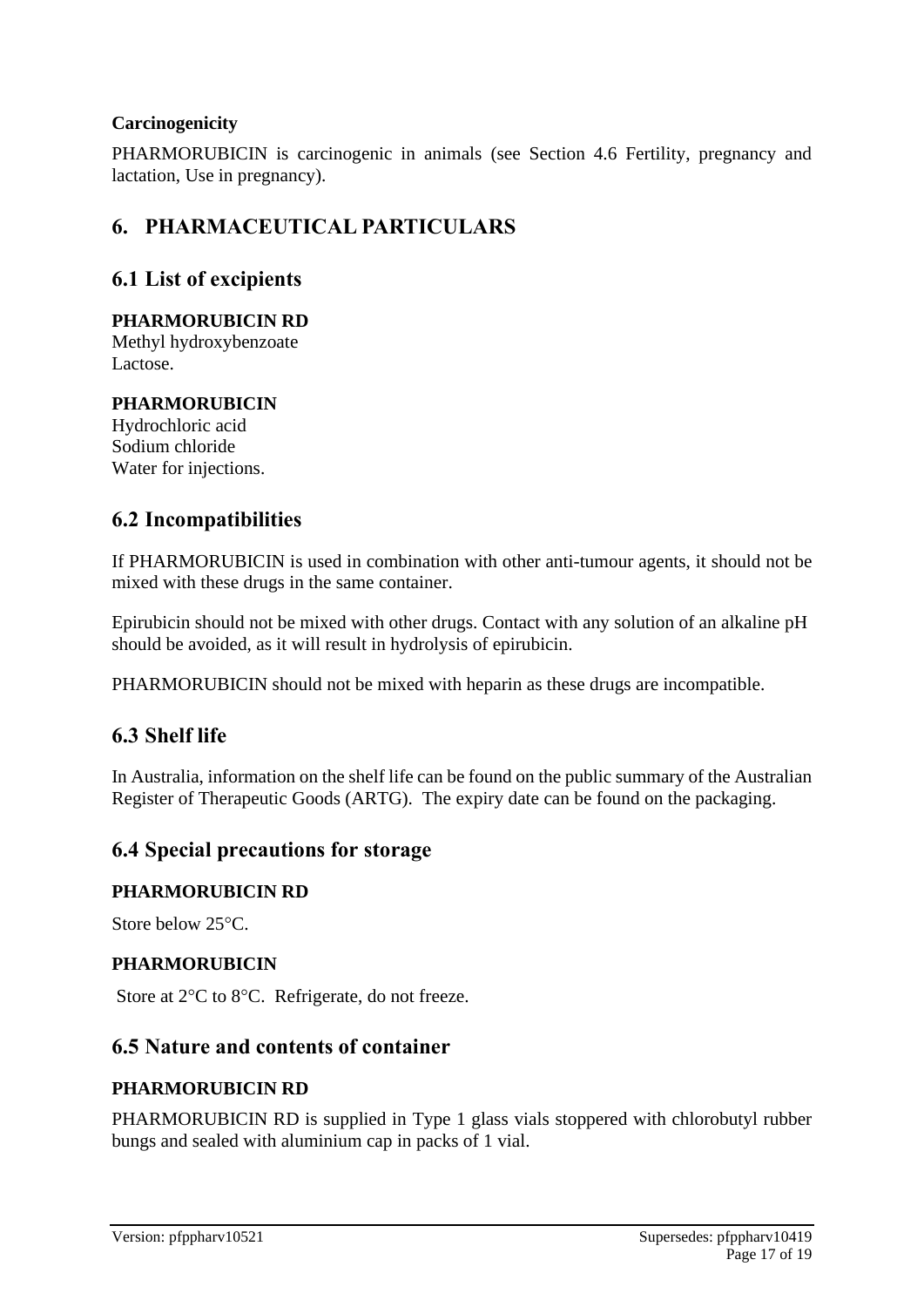# **PHARMORUBICIN**

PHARMORUBICIN is supplied in polypropylene vials with halobutyl stoppers and an aluminium cap with a plastic flip-off top. in packs of 1 vial.

\* These presentations are not supplied.

# **6.6 Special precautions for disposal**

In Australia, any unused medicine or waste material should be disposed of of in accordance with local requirements.

# **6.7 Physicochemical properties**

### **Chemical Structure**



Structurally, PHARMORUBICIN differs from ADRIAMYCIN® (doxorubicin hydrochloride) only in the orientation of the hydroxyl group at the 4 position on the aminoglycoside ring.

The chemical name of epirubicin hydrochloride is (8S, 10S)-10-(3-amino-2,3,6-trideoxy-α-Larabino-hexopyranosyloxy)-8-glycolloyl-7,8,9,10-tetrahydro-6,8,11-trihydroxy-1 methoxynaphthacene-5,12-dione hydrochloride.

Epirubicin hydrochloride is a red-orange, almost odourless, hygroscopic powder, sparingly soluble in water and dilute alcohol.

# **CAS Number**

56390-09-1.

# **7. MEDICINE SCHEDULE (POISONS STANDARD)**

S4 - Prescription Only Medicine.

# **8. SPONSOR**

Pfizer Australia Pty Ltd Level 17, 151 Clarence Street SYDNEY NSW 2000.

Toll Free Number: 1800 675 229.